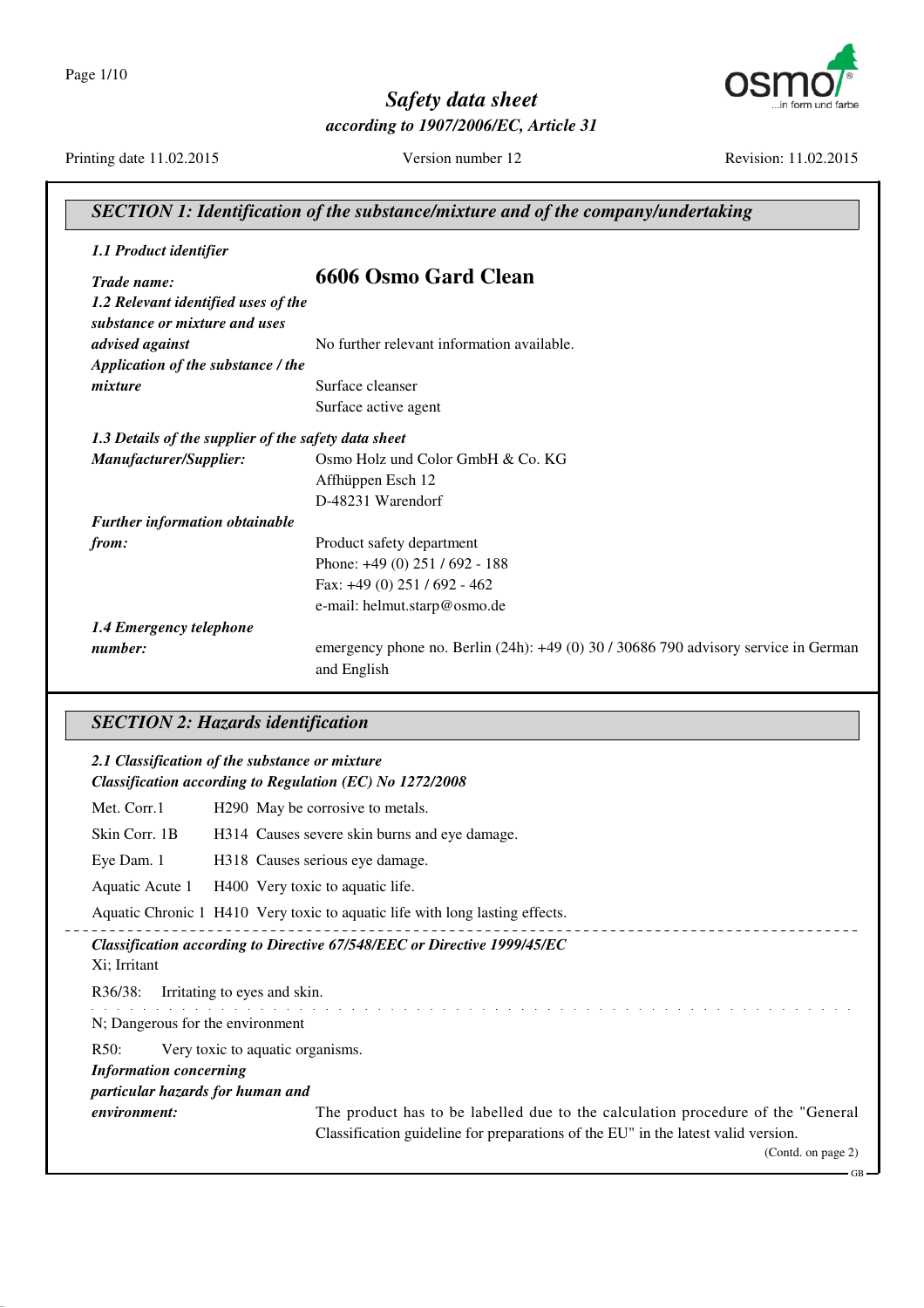

Printing date 11.02.2015 Version number 12 Revision: 11.02.2015

| <b>Classification system:</b>             | company and literature data. | (Contd. of page 1)<br>The classification is according to the latest editions of the EU-lists and extended by<br>____________________________________ |
|-------------------------------------------|------------------------------|------------------------------------------------------------------------------------------------------------------------------------------------------|
| 2.2 Label elements                        |                              |                                                                                                                                                      |
| Labelling according to Regulation         |                              |                                                                                                                                                      |
| (EC) No 1272/2008                         |                              | The product is classified and labelled according to the CLP regulation.                                                                              |
| <b>Hazard pictograms</b>                  |                              |                                                                                                                                                      |
|                                           | GHS05 GHS09                  |                                                                                                                                                      |
| Signal word                               | Danger                       |                                                                                                                                                      |
| <b>Hazard-determining components</b>      |                              |                                                                                                                                                      |
| of labelling:                             |                              | Quaternary ammonium compounds, benzyl-C12-16-alkyldimethyl, chlorides                                                                                |
| <b>Hazard statements</b>                  |                              | H290 May be corrosive to metals.                                                                                                                     |
|                                           |                              | H314 Causes severe skin burns and eye damage.                                                                                                        |
|                                           |                              | H410 Very toxic to aquatic life with long lasting effects.                                                                                           |
| <b>Precautionary statements</b>           | P101                         | If medical advice is needed, have product container or label at hand.                                                                                |
|                                           | P <sub>102</sub>             | Keep out of reach of children.                                                                                                                       |
|                                           | P <sub>260</sub>             | Do not breathe spray.                                                                                                                                |
|                                           | P <sub>280</sub>             | Wear protective gloves / eye protection.                                                                                                             |
|                                           | P <sub>273</sub>             | Avoid release to the environment.                                                                                                                    |
|                                           | P302+P352                    | IF ON SKIN: Wash with plenty of water.                                                                                                               |
|                                           |                              | P305+P351+P338 If in eyes: Rinse cautiously with water for several minutes. Remove                                                                   |
|                                           |                              | contact lenses, if present and easy to do. Continue rinsing.                                                                                         |
|                                           | P501                         | Dispose of contents/container in accordance with local/regional/<br>national/international regulations.                                              |
| <b>Additional information:</b>            |                              | Protect metals (e.g. metal fittings) and plants from direct contact (cover up plants with                                                            |
|                                           | protective foil).            |                                                                                                                                                      |
|                                           |                              | Observe the general safety regulations when handling chemicals.                                                                                      |
|                                           |                              | To avoid risks to human health and the environment, comply with the instructions for                                                                 |
|                                           | use.                         |                                                                                                                                                      |
| 2.3 Other hazards                         |                              |                                                                                                                                                      |
| <b>Results of PBT and vPvB assessment</b> |                              |                                                                                                                                                      |
| PBT:                                      | Not applicable.              |                                                                                                                                                      |
| $v P v B$ :                               | Not applicable.              |                                                                                                                                                      |

### *SECTION 3: Composition/information on ingredients*

*3.2 Mixtures*

*Description:* Mixture of substances listed below with nonhazardous additions.

(Contd. on page 3)

GB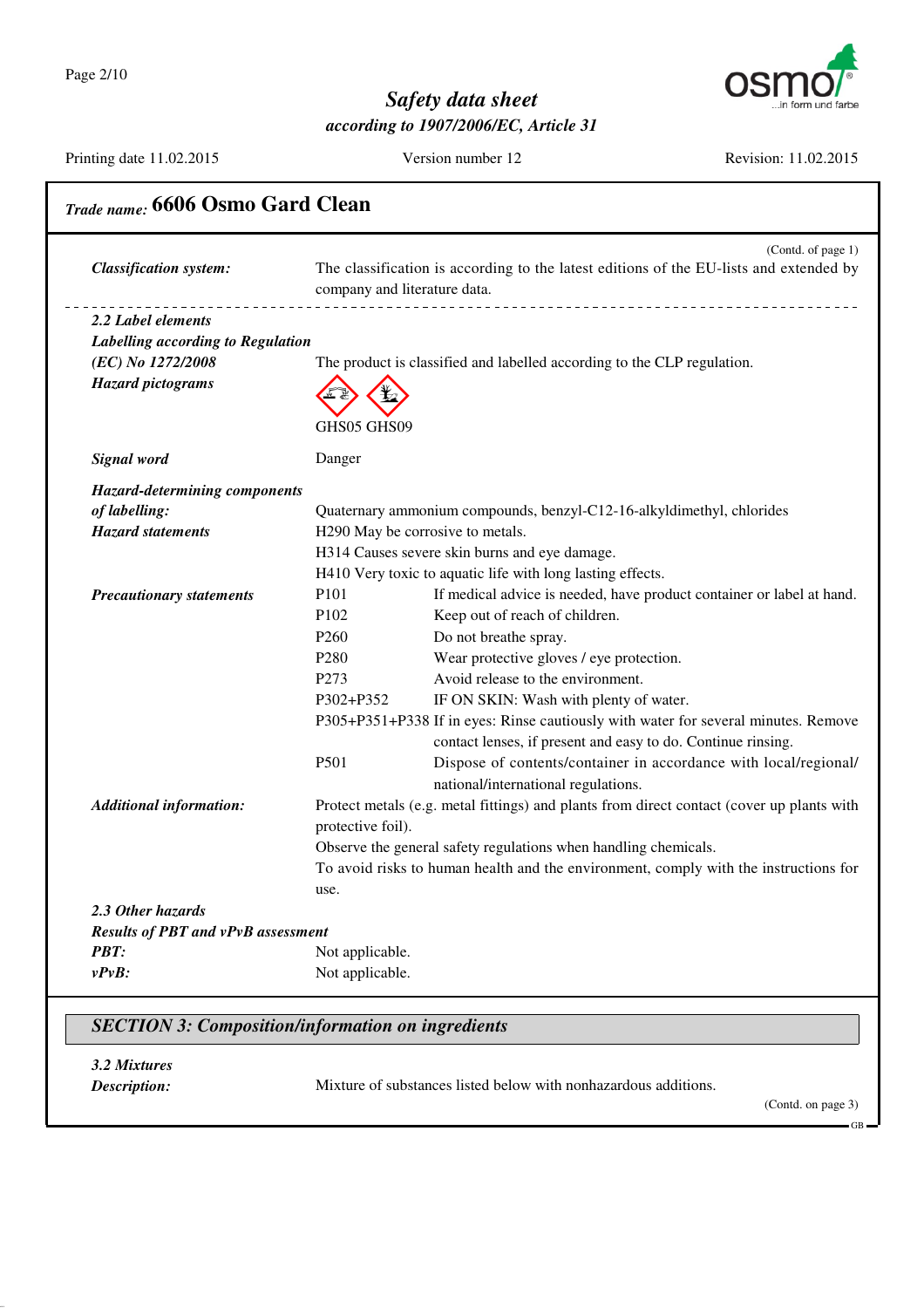

Printing date 11.02.2015 Version number 12 Revision: 11.02.2015

GB

# *Trade name:* **6606 Osmo Gard Clean**

| Dangerous components: |                                                                                                                                  |            |
|-----------------------|----------------------------------------------------------------------------------------------------------------------------------|------------|
| CAS: 68424-85-1       | Quaternary ammonium compounds, benzyl-C12-16-alkyldimethyl, chlorides                                                            | $5 - 10\%$ |
|                       | EINECS: 270-325-2 $\boxed{\bullet}$ C R34; $\times$ Xn R21/22; $\times$ N R50                                                    |            |
|                       | Skin Corr. 1B, H314; $\leftrightarrow$ Aquatic Acute 1, H400 (M=10); $\leftrightarrow$ Acute Tox. 4, H302;<br>Acute Tox. 4, H312 |            |
| CAS: 162063-19-6      | C13-C15 Oxalalkoholethersulfat, Na-Salz                                                                                          | $1 - 5\%$  |
| NLP: 500-675-6        | Xi R36/38                                                                                                                        |            |
|                       | Skin Irrit. 2, H315; Eye Irrit. 2, H319                                                                                          |            |
|                       | Regulation (EC) No 648/2004 on detergents / Labelling for contents                                                               |            |
| cationic surfactants  |                                                                                                                                  | $5 - 15\%$ |
| anionic surfactants   |                                                                                                                                  | $\leq 5\%$ |

#### *SECTION 4: First aid measures*

#### *4.1 Description of first aid measures*

| $\cdots$                        |                                                                                        |
|---------------------------------|----------------------------------------------------------------------------------------|
| <b>General information:</b>     | Immediately remove any clothing soiled by the product.                                 |
| After inhalation:               | In case of unconsciousness place patient stably in side position for transportation.   |
| After skin contact:             | Immediately wash with water and soap and rinse thoroughly.                             |
|                                 | Immediately remove any clothing soiled by the product.                                 |
| After eye contact:              | Rinse opened eye for several minutes under running water. If symptoms persist, consult |
|                                 | a doctor.                                                                              |
| After swallowing:               | If swallowed, seek medical advice immediately and show this container or label.        |
| 4.2 Most important symptoms and |                                                                                        |
| effects, both acute and delayed | No further relevant information available.                                             |
| 4.3 Indication of any immediate |                                                                                        |
| medical attention and special   |                                                                                        |
| treatment needed                | No further relevant information available.                                             |
|                                 |                                                                                        |

### *SECTION 5: Firefighting measures*

| 5.1 Extinguishing media<br>Suitable extinguishing agents: | CO2, powder or water spray. Fight larger fires with water spray or alcohol resistant<br>foam. |
|-----------------------------------------------------------|-----------------------------------------------------------------------------------------------|
| 5.2 Special hazards arising from                          |                                                                                               |
| <i>the substance or mixture</i>                           | No further relevant information available.                                                    |
| 5.3 Advice for firefighters                               |                                                                                               |
| Protective equipment:                                     | No special measures required.                                                                 |
|                                                           | (Contd. on page 4)                                                                            |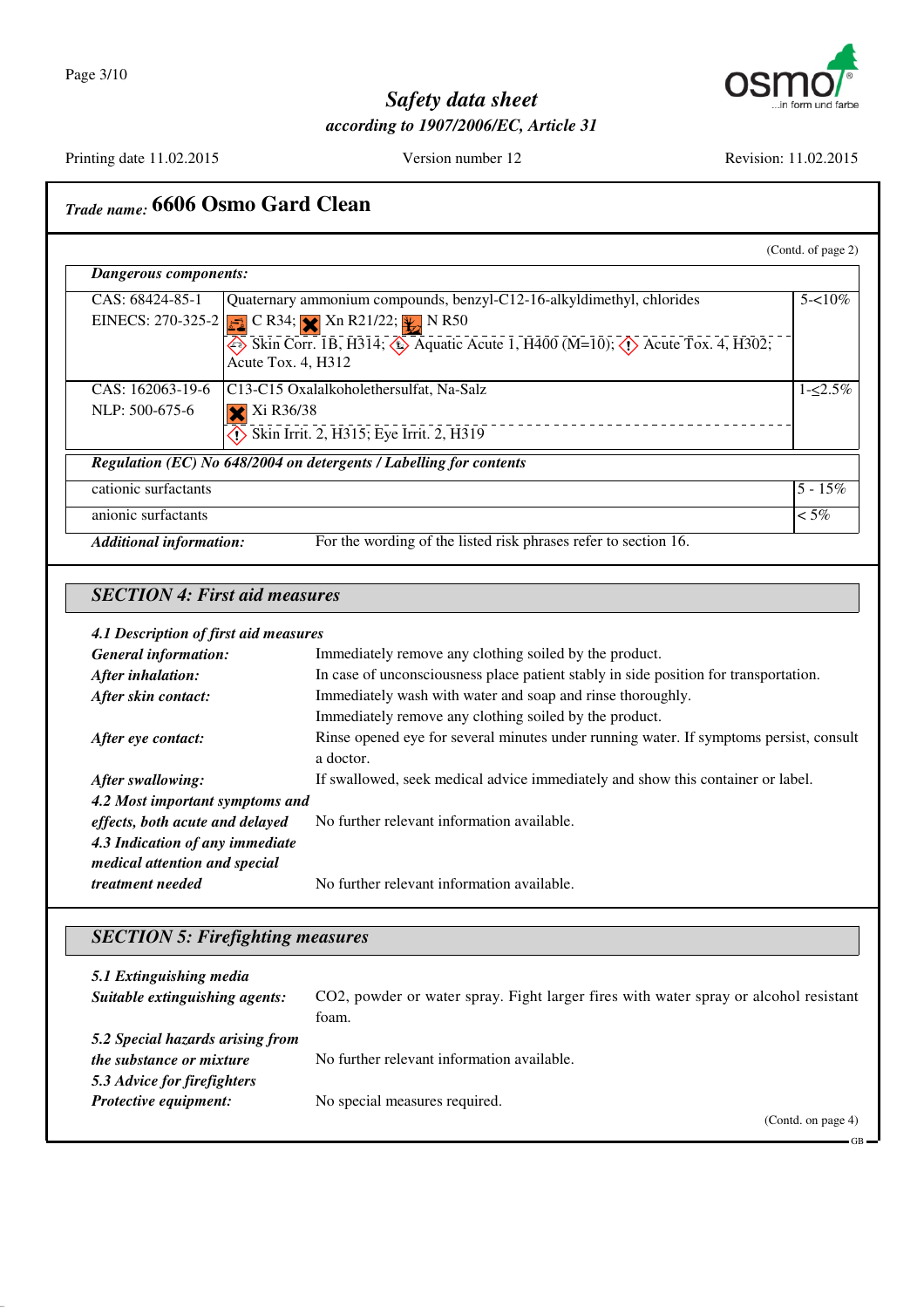

Printing date 11.02.2015 Version number 12 Revision: 11.02.2015

# *Trade name:* **6606 Osmo Gard Clean**

(Contd. of page 3)

#### *SECTION 6: Accidental release measures*

| 6.1 Personal precautions,<br>protective equipment and |                                                                                         |
|-------------------------------------------------------|-----------------------------------------------------------------------------------------|
| emergency procedures                                  | Not required.                                                                           |
| <b>6.2 Environmental precautions:</b>                 | Inform respective authorities in case of seepage into water course or sewage system.    |
|                                                       | Dilute with plenty of water.                                                            |
|                                                       | Do not allow to enter sewers/ surface or ground water.                                  |
| 6.3 Methods and material for                          |                                                                                         |
| containment and cleaning up:                          | Absorb with liquid-binding material (sand, diatomite, acid binders, universal binders). |
|                                                       | Ensure adequate ventilation.                                                            |
| <b>6.4 Reference to other sections</b>                | See Section 7 for information on safe handling.                                         |
|                                                       | See Section 8 for information on personal protection equipment.                         |
|                                                       | See Section 13 for disposal information.                                                |

#### *SECTION 7: Handling and storage*

| 7.1 Precautions for safe handling Keep receptacles tightly sealed. |                                                      |
|--------------------------------------------------------------------|------------------------------------------------------|
|                                                                    | Ensure good ventilation/exhaustion at the workplace. |
|                                                                    | Prevent formation of aerosols.                       |
| <b>Information about fire - and</b>                                |                                                      |
| explosion protection:                                              | No special measures required.                        |
| 7.2 Conditions for safe storage, including any incompatibilities   |                                                      |
| Storage:<br>Requirements to be met by                              |                                                      |
| storerooms and receptacles:                                        | No special requirements.                             |
| Information about storage in one                                   |                                                      |
| common storage facility:                                           | Not required.                                        |
| <b>Further information about</b>                                   |                                                      |
| storage conditions:                                                | Protect from frost.                                  |
|                                                                    | Keep container tightly sealed.                       |
| Storage class:                                                     | 8 B                                                  |
| 7.3 Specific end $use(s)$                                          | No further relevant information available.           |

#### *SECTION 8: Exposure controls/personal protection*

*Additional information about design of technical facilities:* No further data; see item 7.

(Contd. on page 5)

GB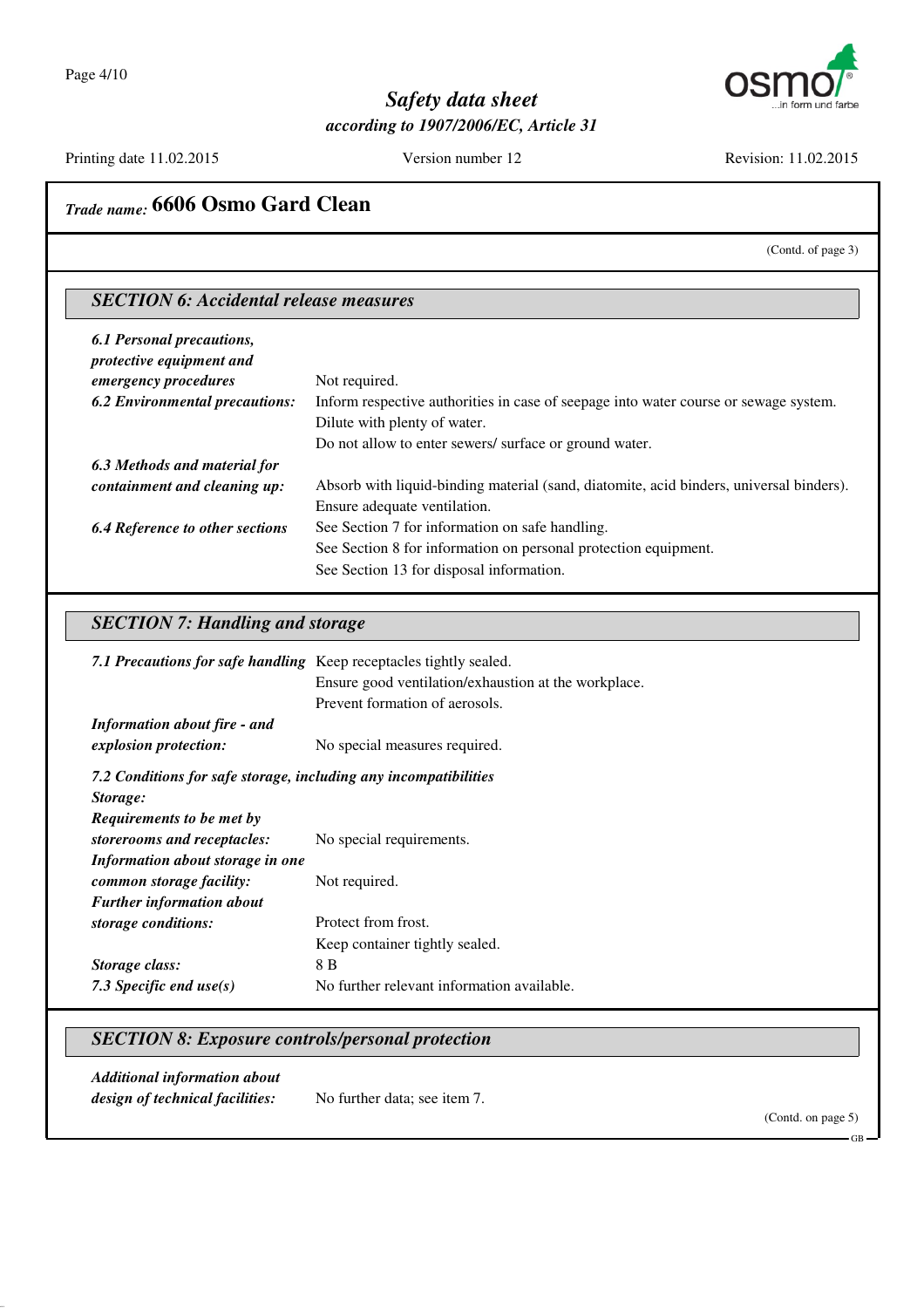Page 5/10



#### *Safety data sheet according to 1907/2006/EC, Article 31*

Printing date 11.02.2015 Version number 12 Revision: 11.02.2015

#### *Trade name:* **6606 Osmo Gard Clean** (Contd. of page 4) *8.1 Control parameters Ingredients with limit values that require monitoring at the workplace:* The product does not contain any relevant quantities of materials with critical values that have to be monitored at the workplace. *Additional information:* The lists valid during the making were used as basis. *8.2 Exposure controls Personal protective equipment: General protective and hygienic measures:* Do not eat, drink, smoke or sniff while working. Do not carry product impregnated cleaning cloths in trouser pockets. Keep away from foodstuffs, beverages and feed. Immediately remove all soiled and contaminated clothing Avoid contact with the eyes and skin. Do not inhale gases / fumes / aerosols. *Respiratory protection:* Use suitable respiratory protective device only when aerosol or mist is formed. *Protection of hands:* Protective gloves The glove material has to be impermeable and resistant to the product/ the substance/ the preparation. Selection of the glove material on consideration of the penetration times, rates of diffusion and the degradation *Material of gloves* The selection of the suitable gloves does not only depend on the material, but also on further marks of quality and varies from manufacturer to manufacturer. As the product is a preparation of several substances, the resistance of the glove material can not be calculated in advance and has therefore to be checked prior to the application. *Penetration time of glove material* The exact break trough time has to be found out by the manufacturer of the protective gloves and has to be observed. *For the permanent contact gloves made of the following materials are suitable:* Nitrile rubber, NBR Recommended thickness of the material:  $\geq 0.5$  mm For the mixture of chemicals mentioned below the penetration time has to be at least 480 minutes (Permeation according to EN 374 Part 3: Level 6). *Eye protection:* Tightly sealed goggles *SECTION 9: Physical and chemical properties*

*9.1 Information on basic physical and chemical properties General Information Appearance: Form:* Fluid *Colour:* Green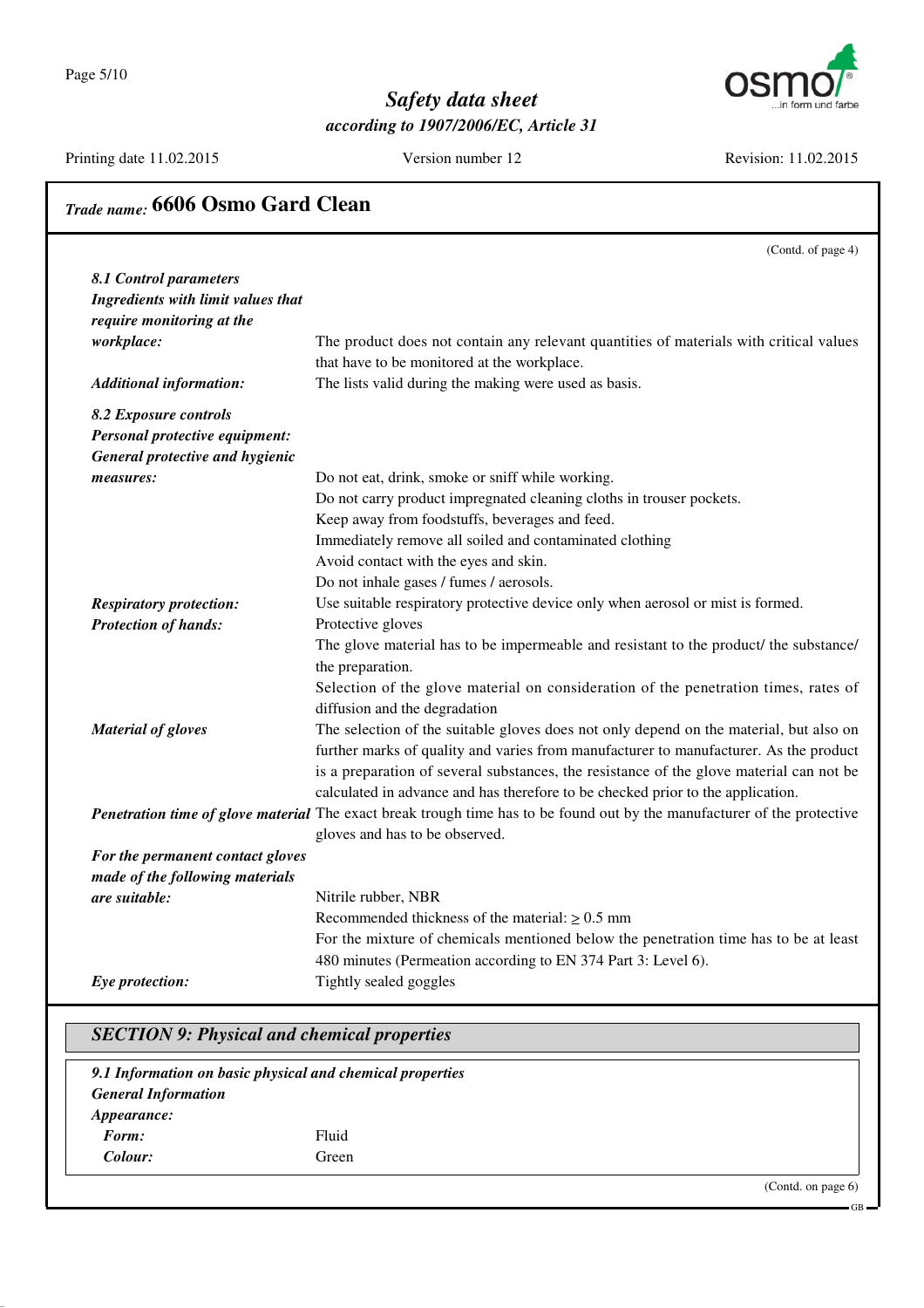

Printing date 11.02.2015 Version number 12 Revision: 11.02.2015

# *Trade name:* **6606 Osmo Gard Clean** (Contd. of page 5) *Odour:* Mild *pH*-value at 20 °C: 7 - 8 *Change in condition Melting point/Melting range:* Undetermined. *Boiling point/Boiling range:* 100 °C *Flash point:* Not applicable. *Self-igniting:* Product is not selfigniting. *Danger of explosion:* Product does not present an explosion hazard. *Vapour pressure at 20 °C:* 23 hPa *Density at 20 °C:* 0.999 g/cm<sup>3</sup> *Solubility in / Miscibility with water:* Fully miscible. *Viscosity: Dynamic:* Not determined. **Kinematic:** Not determined. *Solvent content: VOC* (*EC*) Not applicable.

#### *SECTION 10: Stability and reactivity*

**9.2 Other information** No further relevant information available.

| 10.1 Reactivity<br><b>10.2 Chemical stability</b><br><b>Thermal decomposition /</b> |                                                       |
|-------------------------------------------------------------------------------------|-------------------------------------------------------|
| conditions to be avoided:<br>10.3 Possibility of hazardous                          | No decomposition if used according to specifications. |
| reactions                                                                           | No dangerous reactions known.                         |
| 10.4 Conditions to avoid                                                            | No further relevant information available.            |
| 10.5 Incompatible materials:                                                        | No further relevant information available.            |
| 10.6 Hazardous decomposition                                                        |                                                       |
| <i>products:</i>                                                                    |                                                       |

(Contd. on page 7)

 $\overline{c}$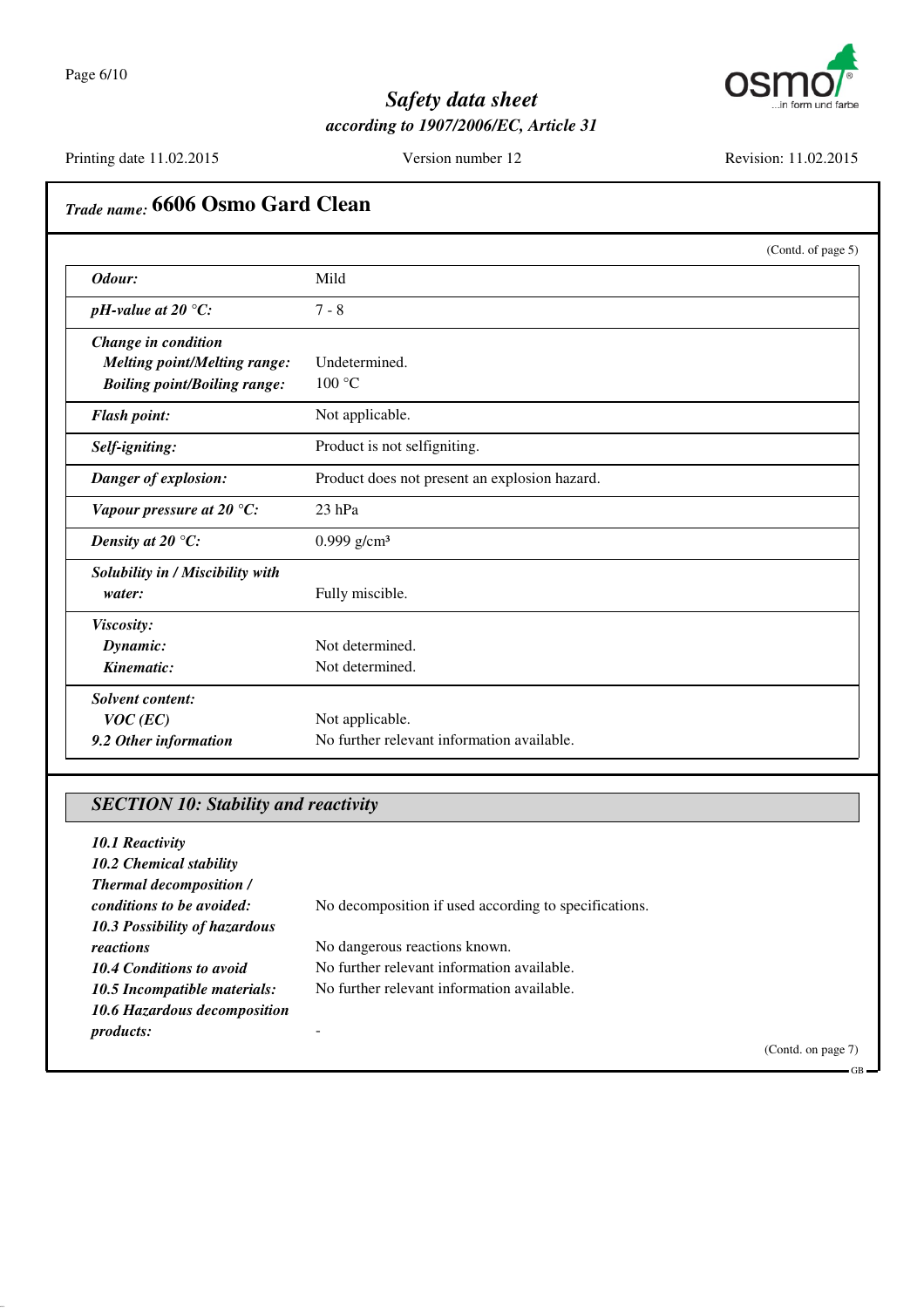

Printing date 11.02.2015 Version number 12 Revision: 11.02.2015

### *Trade name:* **6606 Osmo Gard Clean**

(Contd. of page 6)

GB

#### *SECTION 11: Toxicological information*

*11.1 Information on toxicological effects Acute toxicity:*

*LD/LC50 values relevant for classification:*

**68424-85-1 Quaternary ammonium compounds, benzyl-C12-16-alkyldimethyl, chlorides**

Oral LD50 600 mg/kg (rat)

Dermal LD50 1560 mg/kg (rat)

| <b>Primary irritant effect:</b> |                                                                                        |
|---------------------------------|----------------------------------------------------------------------------------------|
| on the skin:                    | Caustic effect on skin and mucous membranes.                                           |
| on the eye:                     | Strong caustic effect.                                                                 |
| Sensitisation:                  | No sensitising effects known.                                                          |
|                                 | <b>Additional toxicological</b>                                                        |
| information:                    | The product shows the following dangers according to the calculation method of the     |
|                                 | General EU Classification Guidelines for Preparations as issued in the latest version: |
|                                 | Irritant                                                                               |

#### *SECTION 12: Ecological information*

|  | 12.1 Toxicity |
|--|---------------|
|--|---------------|

| <b>Aquatic toxicity:</b>                                       |                                                                                                                                                                                                                                                                                                                                                                                                                                                                                      |
|----------------------------------------------------------------|--------------------------------------------------------------------------------------------------------------------------------------------------------------------------------------------------------------------------------------------------------------------------------------------------------------------------------------------------------------------------------------------------------------------------------------------------------------------------------------|
|                                                                | 68424-85-1 Quaternary ammonium compounds, benzyl-C12-16-alkyldimethyl, chlorides                                                                                                                                                                                                                                                                                                                                                                                                     |
| $IC50 / 72h$ 0.02 mg/l (selenastrum capricornutum)             |                                                                                                                                                                                                                                                                                                                                                                                                                                                                                      |
| EC50 / 48h 0.016 mg/l (daphnia)                                |                                                                                                                                                                                                                                                                                                                                                                                                                                                                                      |
| LC50 / 96h 0.85 mg/l (Oncorhynchus mykiss (Regenbogenforelle)) |                                                                                                                                                                                                                                                                                                                                                                                                                                                                                      |
|                                                                | 12.2 Persistence and degradability No further relevant information available.                                                                                                                                                                                                                                                                                                                                                                                                        |
| 12.3 Bioaccumulative potential                                 | No further relevant information available.                                                                                                                                                                                                                                                                                                                                                                                                                                           |
| 12.4 Mobility in soil                                          | No further relevant information available.                                                                                                                                                                                                                                                                                                                                                                                                                                           |
| <b>Ecotoxical effects:</b>                                     |                                                                                                                                                                                                                                                                                                                                                                                                                                                                                      |
| Remark:                                                        | Das in dieser Zubereitung enthaltene Tensid erfüllt (Die in dieser Zubereitung<br>enthaltenen Tenside erfüllen) die Bedingungen der biologischen Abbaubarkeit wie sie<br>in der Verordnung (EG) Nr. 648/2004 über Detergenzien festgelegt sind. Unterlagen,<br>die dies bestätigen, werden für die zuständigen Behörden der Mitgliedsstaaten bereit<br>gehalten und nur diesen entweder auf ihre direkte oder auf Bitte eines<br>Detergentienherstellers hin zur Verfügung gestellt. |
| Additional ecological information:                             |                                                                                                                                                                                                                                                                                                                                                                                                                                                                                      |
| <b>General notes:</b>                                          | Very toxic for aquatic organisms                                                                                                                                                                                                                                                                                                                                                                                                                                                     |
|                                                                | Water hazard class 2 (German Regulation) (Self-assessment): hazardous for water                                                                                                                                                                                                                                                                                                                                                                                                      |
|                                                                | Danger to drinking water if even small quantities leak into the ground.                                                                                                                                                                                                                                                                                                                                                                                                              |
| 12.5 Results of PBT and vPvB assessment                        |                                                                                                                                                                                                                                                                                                                                                                                                                                                                                      |
| <b>PBT:</b>                                                    | Not applicable.                                                                                                                                                                                                                                                                                                                                                                                                                                                                      |
|                                                                | (Contd. on page 8)                                                                                                                                                                                                                                                                                                                                                                                                                                                                   |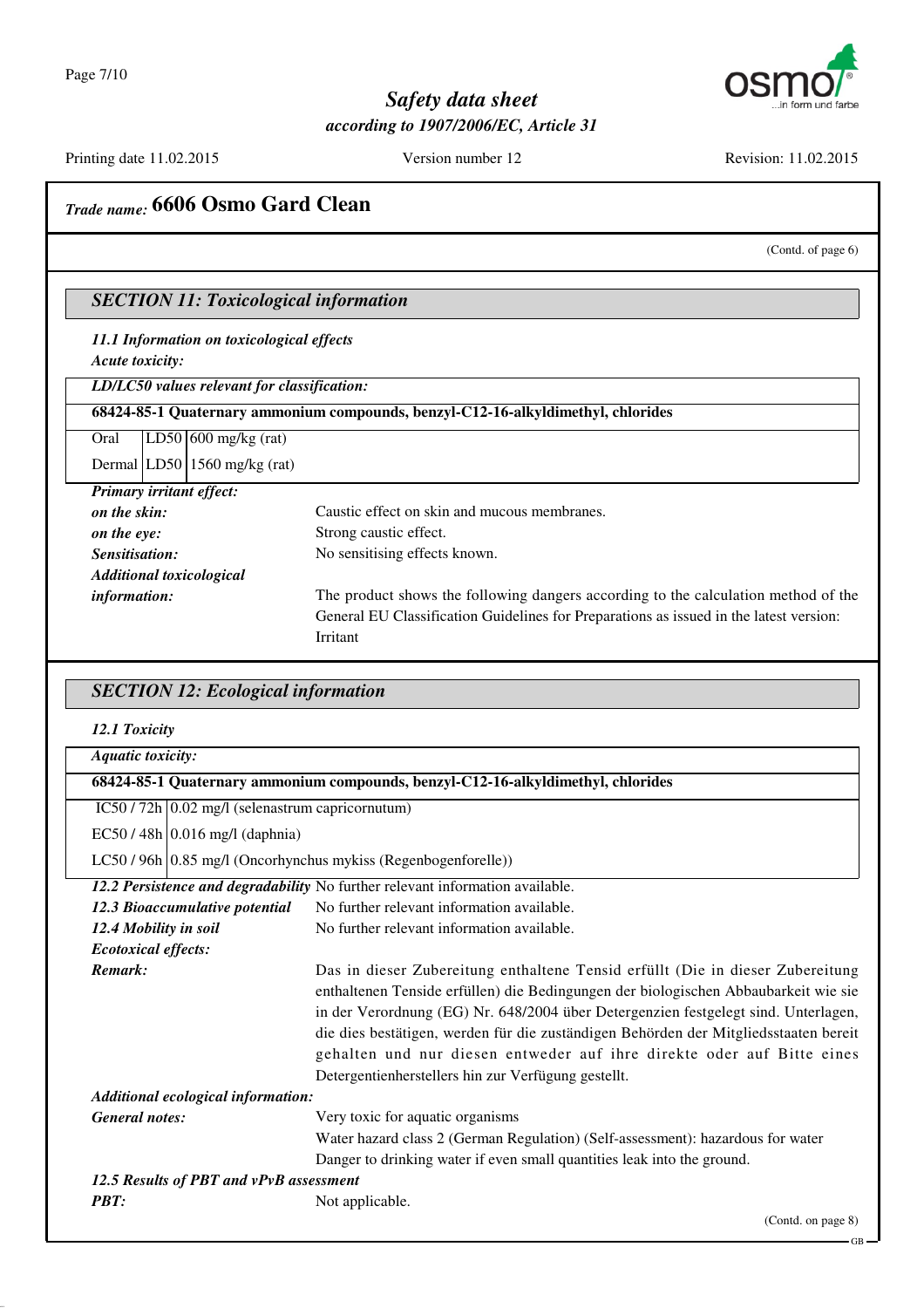

Printing date 11.02.2015 Version number 12 Revision: 11.02.2015

| $v P v B$ :                                                | (Contd. of page 7)<br>Not applicable.                                                                                                                                                       |
|------------------------------------------------------------|---------------------------------------------------------------------------------------------------------------------------------------------------------------------------------------------|
| 12.6 Other adverse effects                                 | No further relevant information available.                                                                                                                                                  |
| <b>SECTION 13: Disposal considerations</b>                 |                                                                                                                                                                                             |
| 13.1 Waste treatment methods                               |                                                                                                                                                                                             |
| <b>Recommendation</b>                                      | Must not be disposed together with household garbage. Do not allow product to reach<br>sewage system.                                                                                       |
| European waste catalogue                                   |                                                                                                                                                                                             |
| 07 06 01 $*$ aqueous washing liquids and mother liquors    |                                                                                                                                                                                             |
|                                                            | 15 01 10* packaging containing residues of or contaminated by dangerous substances                                                                                                          |
| <b>Uncleaned packaging:</b>                                |                                                                                                                                                                                             |
| <b>Recommendation:</b>                                     | Disposal must be made according to official regulations.                                                                                                                                    |
| <b>Recommended cleansing agents:</b>                       | Water, if necessary together with cleansing agents.                                                                                                                                         |
|                                                            |                                                                                                                                                                                             |
| <b>SECTION 14: Transport information</b><br>14.1 UN-Number |                                                                                                                                                                                             |
| ADR, IMDG, IATA                                            | <b>UN3082</b>                                                                                                                                                                               |
| 14.2 UN proper shipping name                               |                                                                                                                                                                                             |
| ADR                                                        |                                                                                                                                                                                             |
|                                                            |                                                                                                                                                                                             |
| <b>IMDG</b>                                                | 3082 ENVIRONMENTALLY HAZARDOUS SUBSTANCE, LIQUID,<br>N.O.S. (Quaternary ammonium compounds, benzyl-C12-16-<br>alkyldimethyl, chlorides)<br>ENVIRONMENTALLY HAZARDOUS SUBSTANCE, LIQUID,     |
|                                                            |                                                                                                                                                                                             |
|                                                            | alkyldimethyl, chlorides), MARINE POLLUTANT                                                                                                                                                 |
| <b>IATA</b>                                                |                                                                                                                                                                                             |
|                                                            | N.O.S. (Quaternary ammonium compounds, benzyl-C12-16-<br>ENVIRONMENTALLY HAZARDOUS SUBSTANCE, LIQUID,<br>N.O.S. (Quaternary ammonium compounds, benzyl-C12-16-<br>alkyldimethyl, chlorides) |
| 14.3 Transport hazard class(es)                            |                                                                                                                                                                                             |
| <b>ADR</b>                                                 |                                                                                                                                                                                             |
| <b>Class</b>                                               | 9 (M6) Miscellaneous dangerous substances and articles.                                                                                                                                     |
| <b>Label</b>                                               | 9                                                                                                                                                                                           |
| <b>IMDG, IATA</b>                                          |                                                                                                                                                                                             |
| <b>Class</b><br><b>Label</b>                               | 9 Miscellaneous dangerous substances and articles.<br>9                                                                                                                                     |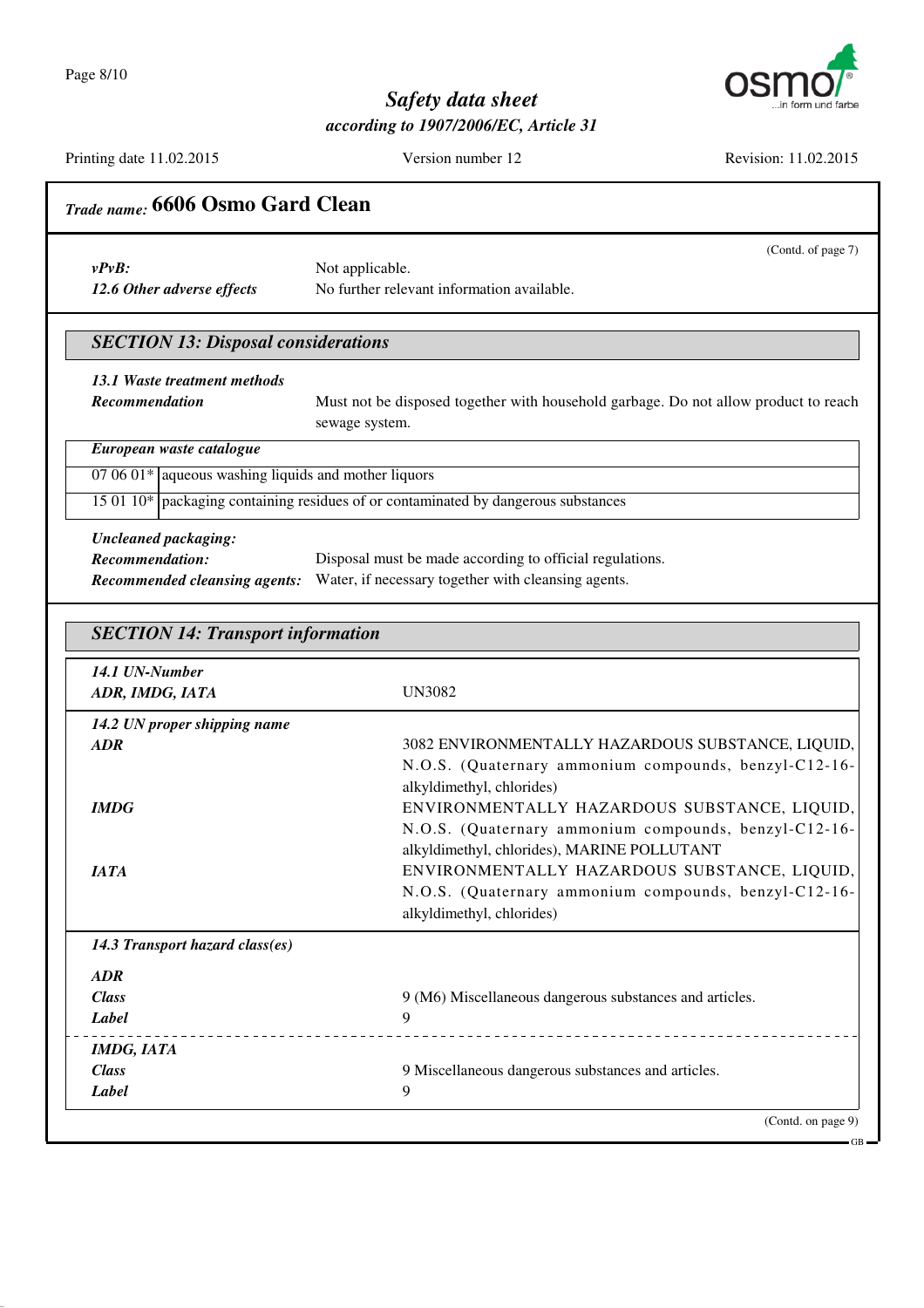

Printing date 11.02.2015 Version number 12 Revision: 11.02.2015

|                                                 | (Contd. of page 8)                                                |
|-------------------------------------------------|-------------------------------------------------------------------|
| 14.4 Packing group                              |                                                                   |
| ADR, IMDG, IATA                                 | III                                                               |
| 14.5 Environmental hazards:                     | Product contains environmentally hazardous substances: Quaternary |
|                                                 | ammonium compounds, benzyl-C12-16-alkyldimethyl, chlorides        |
| Marine pollutant:                               | Yes                                                               |
|                                                 | Symbol (fish and tree)                                            |
| <b>Special marking (ADR):</b>                   | Symbol (fish and tree)                                            |
| <b>Special marking (IATA):</b>                  | Symbol (fish and tree)                                            |
| 14.6 Special precautions for user               | Warning: Miscellaneous dangerous substances and articles.         |
| Danger code (Kemler):                           | 90                                                                |
| <b>EMS Number:</b>                              | $F-A, S-F$                                                        |
| 14.7 Transport in bulk according to Annex II of |                                                                   |
| <b>MARPOL73/78 and the IBC Code</b>             | Not applicable.                                                   |
| Transport/Additional information:               |                                                                   |
| <b>ADR</b>                                      |                                                                   |
| Limited quantities (LQ)                         | 5L                                                                |
| $Expected$ quantities $(EQ)$                    | Code: E1                                                          |
|                                                 | Maximum net quantity per inner packaging: 30 ml                   |
|                                                 | Maximum net quantity per outer packaging: 1000 ml                 |
| <b>Transport category</b>                       | 3                                                                 |
| <b>Tunnel restriction code</b>                  | E                                                                 |
| <b>IMDG</b>                                     |                                                                   |
| Limited quantities (LQ)                         | 5L                                                                |
| <b>Excepted quantities (EQ)</b>                 | Code: E1                                                          |
|                                                 | Maximum net quantity per inner packaging: 30 ml                   |
|                                                 | Maximum net quantity per outer packaging: 1000 ml                 |
| <b>UN</b> "Model Regulation":                   | UN3082, ENVIRONMENTALLY HAZARDOUS SUBSTANCE,                      |
|                                                 | LIQUID, N.O.S. (Quaternary ammonium compounds, benzyl-C12-16-     |
|                                                 | alkyldimethyl, chlorides), 9, III                                 |

#### *SECTION 15: Regulatory information*

*15.1 Safety, health and environmental regulations/legislation specific for the substance or mixture*

*National regulations:*

*Marking in accordance with biocide guideline 98/8/EG*

68424-85-1 Quaternary ammonium compounds, benzyl-C12-16-alkyldimethyl, chlorides 95.0 g/kg

(Contd. on page 10)

 $\overline{CD}$